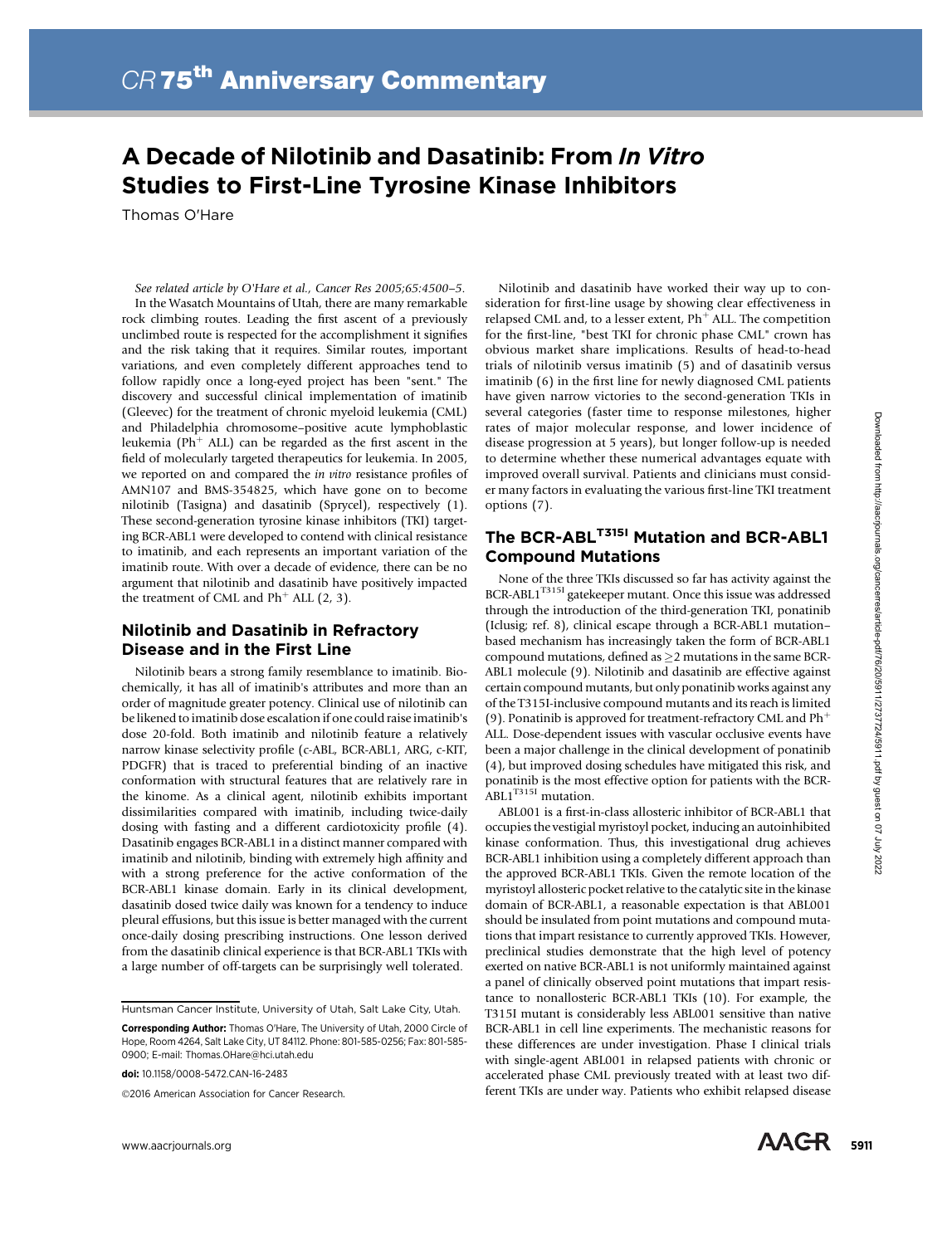associated with the presence of the BCR-ABL1 $^{T3151}$  mutation after at least one TKI are also eligible if no other effective therapy exists. The unexplored possibility of treating patients with a combination of allosteric inhibitor (e.g., ABL001) and an approved BCR-ABL1 TKI, such as nilotinib, dasatinib, or ponatinib, could prove to be an effective strategy for asserting maximum disease control.

## TKIs and Treatment-Free Remission

In summary, the portfolio of BCR-ABL1 TKIs includes an impressive range of agents approved for use in the first line (imatinib, nilotinib, and dasatinib) or second line [ponatinib and bosutinib (Bosulif)] and an investigational agent resulting from clever exploitation of an allosteric mechanism that has reached the point of clinical trials. In the long run, the best drug and the one of most interest to patients is the one that cures the disease. Strictly speaking, no such drug exists for CML. Drug developers and clinical leaders in the BCR-ABL1 TKI field have been clear that TKIs do not effectively eradicate leukemic stem cells and must be considered lifelong therapies. However, some CML patients with sustained optimal responses on TKI therapy have proven willing and often anxious to participate in trials exploring the durability of treatment-free remission (TFR; ref. 11). The results have been spectacular for a subset of patients. Currently, intensive research efforts are aimed at understanding which factors are critical for successful TKI cessation and on determining whether it is possible to guide more patients into the "durable TFR" category. One possibility is that depth of response, even among optimal responders, is a predictor. By current qPCR methods, the measurable dynamic range bottoms out at a molecular response (MR) approximately five logarithmic intervals below an internationally defined baseline,  $MR^{5.0}$ . Among the several inclusion criteria for TFR trials, maintenance of MR<sup>4.5</sup> to  $MR<sup>5.0</sup>$  for a period of 2 years is a typical requirement (11). If a new measurement platform, such as droplet digital PCR, can extend accurate quantitation of responses below this current technical limit, it might be possible to learn whether, for example, patients reaching MR<sup>6.0</sup> can be assigned a higher probability of successful TFR than patients reaching  $MR<sup>4.5</sup>$ . The reasons that some optimal responders are successful in sustaining a TFR while other, seemingly similar patients experience molecular relapse remain to be fully established.

# Extending the Paradigm: TKIs for Other Malignancies

CML is a simple cancer and drugging it was straightforward. I have been assured of this fact many times, including in the halls of a famous pharmaceutical company. Of note, I have never heard a similar remark from a patient with well-controlled CML. Furthermore, there has been an upsurge in the number of first ascents and important variations of many TKI routes outside of  $Ph<sup>+</sup>$  leukemia since imatinib and follow-on drugs changed the lives of patients. These disease settings include chronic lymphocytic leukemia (Bruton tyrosine kinase TKIs), acute myeloid leukemia (FLT3 TKIs), myeloproliferative neoplasms (JAK2 TKIs), melanoma (BRAF TKIs), and dozens of others. As in the case of CML, secondand third-generation TKIs are being rapidly developed for many of these targets. Among the most intriguing and encouraging of the newer TKIs are those targeting a subset of non–small cell lung cancer (NSCLC) in patients whose disease is driven by mutated or rearranged kinases, such as EGFR, ALK, or ROS1. These patients are almost exclusively never-smokers, and molecular profiling can definitively identify them. Excellent inhibitors have been discovered for mutated EGFR-driven NSCLC, including erlotinib (Tarceva) and osimertinib (Tagrisso), which is effective against the EGFR<sup>T790M</sup> gatekeeper resistance mutation, analogous to ponatinib for  $BCR-ABL1$ <sup>T315I</sup>. Crizotinib (Xalkori) is approved for firstline treatment of NSCLC driven by rearranged ALK or ROS1, and a deep group of second- and third-generation TKIs that may be even more extensive than for BCR-ABL1–driven leukemia is in various stages of clinical development. The use of targeted therapies in NSCLC has dramatically improved quality of life and extended survival, but if these targets are entirely analogous to BCR-ABL1 in CML and we have great drugs, why are responses not anywhere near as durable as in CML? The "simple cancer" factor has some validity, it would seem. Patients with CML diagnosed in the chronic phase who adhere to appropriate disease management plans centered on BCR-ABL1 TKIs now have life expectancies approaching those of age-matched controls. For the subsets of NSCLC that can be treated with targeted TKIs, remissions are on the order of a few years. This represents huge progress both in length of overall survival and in the less tangible perception that the additional months or years tend to be much better ones than on chemotherapy regimens. The situation is reminiscent, in fact, of the experience of CML patients with blastic phase disease or with  $Ph<sup>+</sup>$  ALL. In these instances, blocking BCR-ABL1 kinase activity is clearly warranted for controlling disease, but it is not enough. These are acute leukemias that can access a variety of poorly understood bypass mechanisms to escape the full brunt of BCR-ABL1 TKI treatments. Anecdotally, never-smokers who are afflicted with NSCLC are legendary for not seeking medical treatment until the disease is at an advanced stage, partly because these are generally younger patients and chiefly because they do not have any reason to consider themselves at risk for the disease. In reading an excellent article on a large clinical trial comparing crizotinib in the first line with the standard-of-care chemotherapy regimen (12), I was astonished to note that 98% of newly diagnosed patients presented with metastatic disease. This may reflect a "metastatic-immediately, presents as advanced disease" trait of ALK-positive NSCLC, but it is also possible that identifying these patients earlier in their disease course could be a key for improving the effectiveness of TKIs.

### Closing Thoughts

Nilotinib and dasatinib have come a long way in a decade. More generally, TKIs continue to demonstrate their worth as targeted agents for a variety of malignancies. Whether talking about CML, ALK-driven NSCLC, or other kinase-driven diseases, the maxim "more is better" applies to the number and structural diversity of approved TKIs. We are still very much in need of new routes, important variations, and completely different approaches. Climb on!

#### Disclosure of Potential Conflicts of Interest

No potential conflicts of interest were disclosed.

Received September 8, 2016; accepted September 8, 2016; published online October 14, 2016.